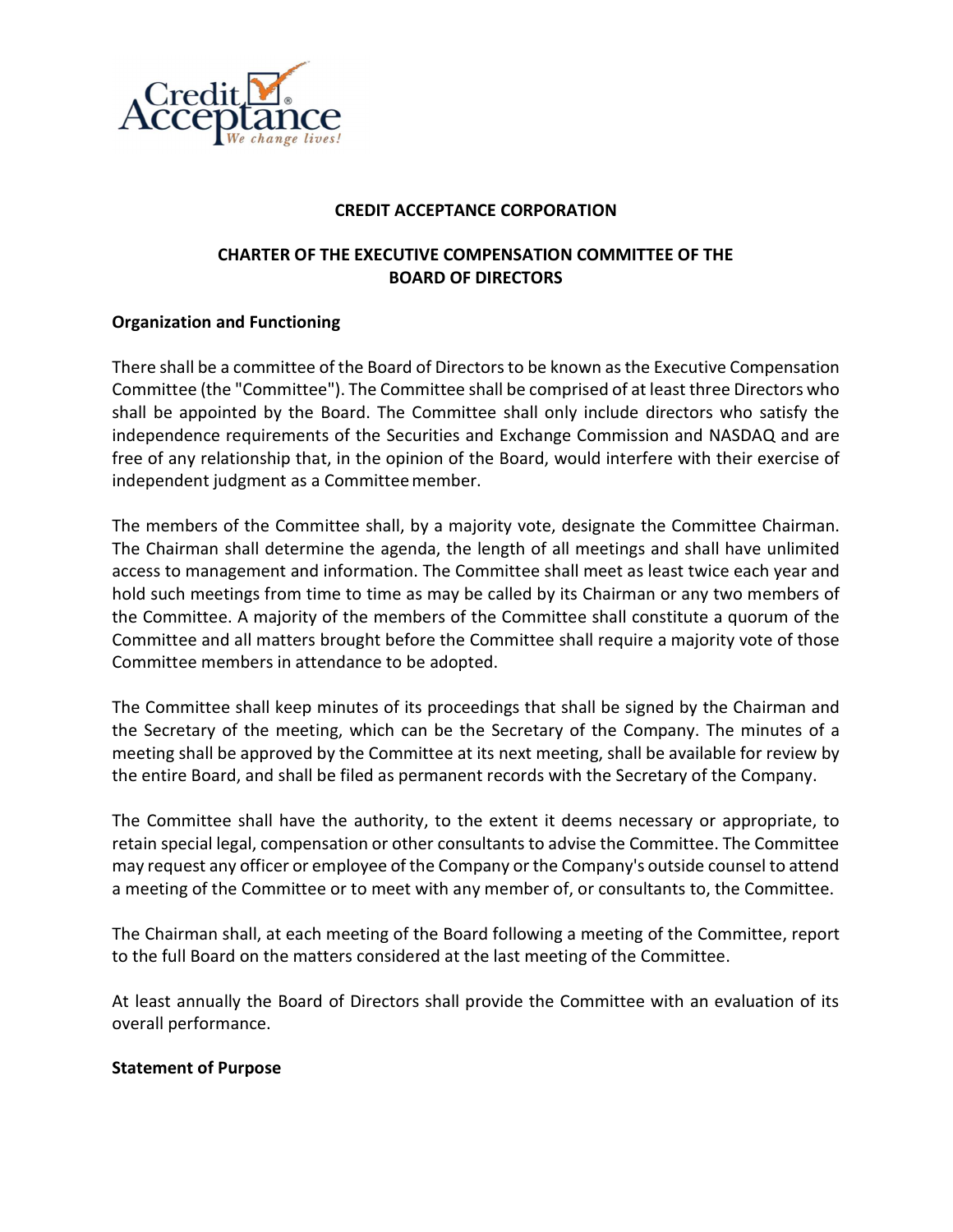The Committee shall:

- 1. Discharge the Board's responsibilities relating to compensation of the Company's executives officers and shall make recommendations to the Board of Directors on the compensation of non-employee directors;
- 2. Approve and evaluate all compensation of the executive offices, including salaries, bonuses, and long term compensation plans; and to understand and approve the Company's overall compensation policies and programs;
- 3. Administer all plans of the Company under which common shares may be acquired by directors or employees of the Company; and
- 4. Produce the annual report on executive officer compensation for inclusion in the proxy statement of the Company.

# Specific Duties and Responsibilities

The Committee shall have the following duties and responsibilities:

- 1. Director Compensation. The Committee shall make recommendations to the Board with respect to the compensation of non-employee directors.
- 2. Stock Plan Administration. The Committee shall have full and final authority in connection with the administration of all plans of the Company under which common shares or other equity securities of the Company may be issued. In furtherance of the foregoing, the Committee shall, in its sole discretion, grant option and make awards of shares under the Company's stock plans.
- 3. Chief Executive Officer ("CEO") Compensation Goals. The Committee shall annually review and approve corporate goals and objectives relevant to CEO compensation, evaluate the CEO's performance in light of those goals and objectives, and set the CEO's compensation levels based on this evaluation. In determining the long term incentive component of CEO compensation, the Committee will consider the Company's performance and relative shareholder return, the value of similar incentive awards to CEO's at comparable companies, and the awards given to the CEO in past years.
- 4. Approval of CEO and Executive Officer Compensation. The Committee shall annually review and approve for the CEO and the executive officers of the Company: (a) the annual base salary level, (b) the annual incentive opportunity level, (c) the long-term incentive opportunity level, (d) annual bonus formula's and targets, and (e) any special or supplemental benefits (provided that the CEO may not be present during voting or deliberations on his or her compensation).